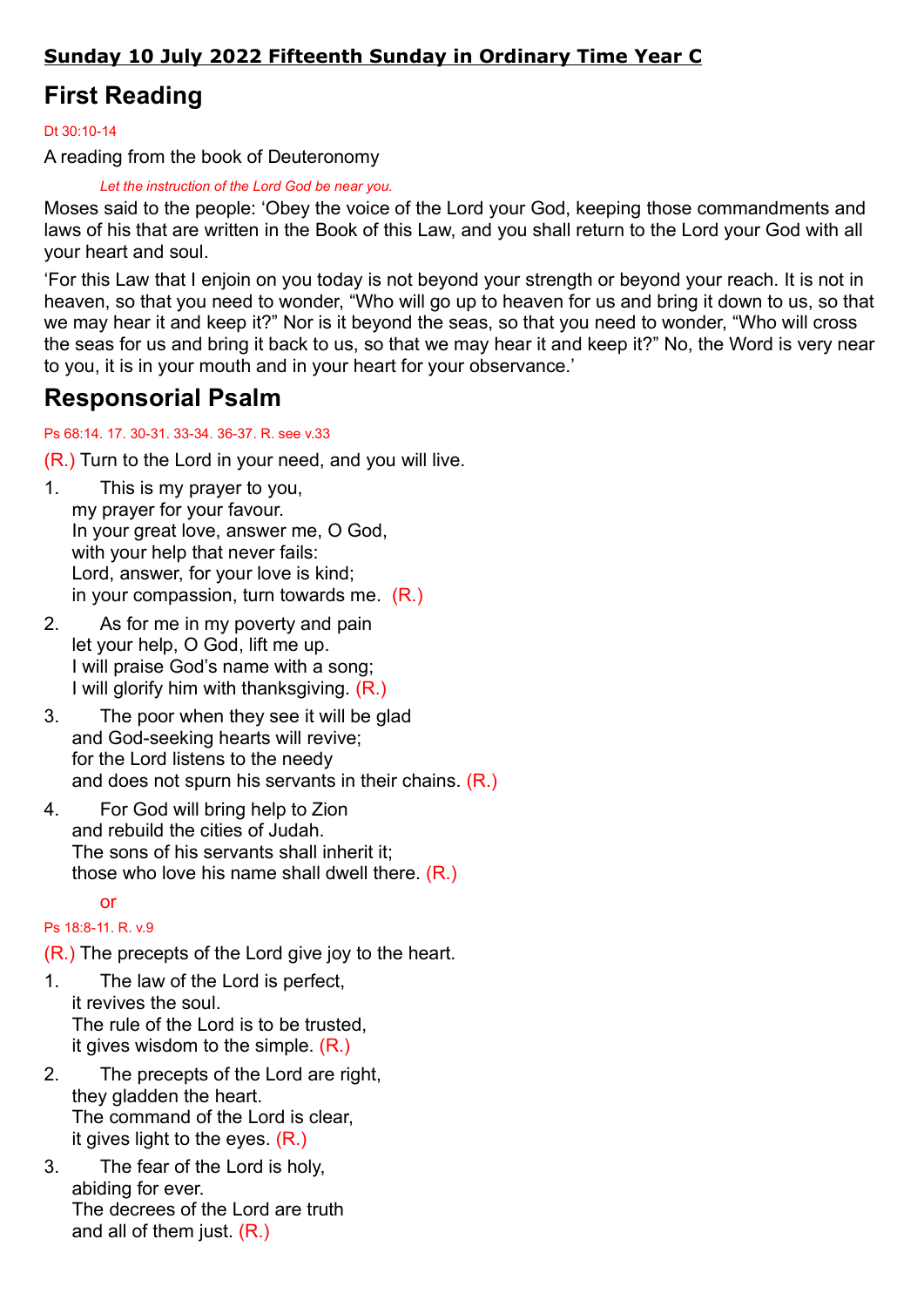4. They are more to be desired than gold, than the purest of gold and sweeter are they than honey, than honey from the comb. (R.)

## Second Reading

#### Col 1:15-20

A reading from the letter of St Paul to the Colossians

All things were created through him and for him. Christ Jesus is the image of the unseen God and the first-born of all creation, for in him were created all things in heaven and on earth: everything visible and everything invisible, Thrones, Dominations, Sovereignties, Powers – all things were created through him and for him. Before anything was created, he existed, and he holds all things in unity. Now the Church is his body, he is its head. As he is the Beginning, he was first to be born from the dead, so that he should be first in every way; because God wanted all perfection to be found in him and all things to be reconciled through him and for him, everything in heaven and everything on earth, when he made peace by his death on the cross.

### Gospel Acclamation

#### See Jn 6:63. 68

Alleluia, alleluia! Your words, Lord, are spirit and life; you have the words of everlasting life. Alleluia!

### Gospel

Lk 10:25-37

A reading from the holy Gospel according to Luke

#### Who is my neighbour?

There was a lawyer who, to disconcert Jesus, stood up and said to him, 'Master, what must I do to inherit eternal life?' He said to him, 'What is written in the Law? What do you read there?' He replied, 'You must love the Lord your God with all your heart, with all your soul, with all your strength, and with all your mind, and your neighbour as yourself.' 'You have answered right,' said Jesus, 'do this and life is yours.'

But the man was anxious to justify himself and said to Jesus, 'And who is my neighbour?' Jesus replied, 'A man was once on his way down from Jerusalem to Jericho and fell into the hands of brigands; they took all he had, beat him and then made off, leaving him half dead. Now a priest happened to be travelling down the same road, but when he saw the man, he passed by on the other side. In the same way a Levite who came to the place saw him, and passed by on the other side. But a Samaritan traveller who came upon him was moved with compassion when he saw him. He went up and bandaged his wounds, pouring oil and wine on them. He then lifted him on to his own mount, carried him to the inn and looked after him. Next day, he took out two denarii and handed them to the